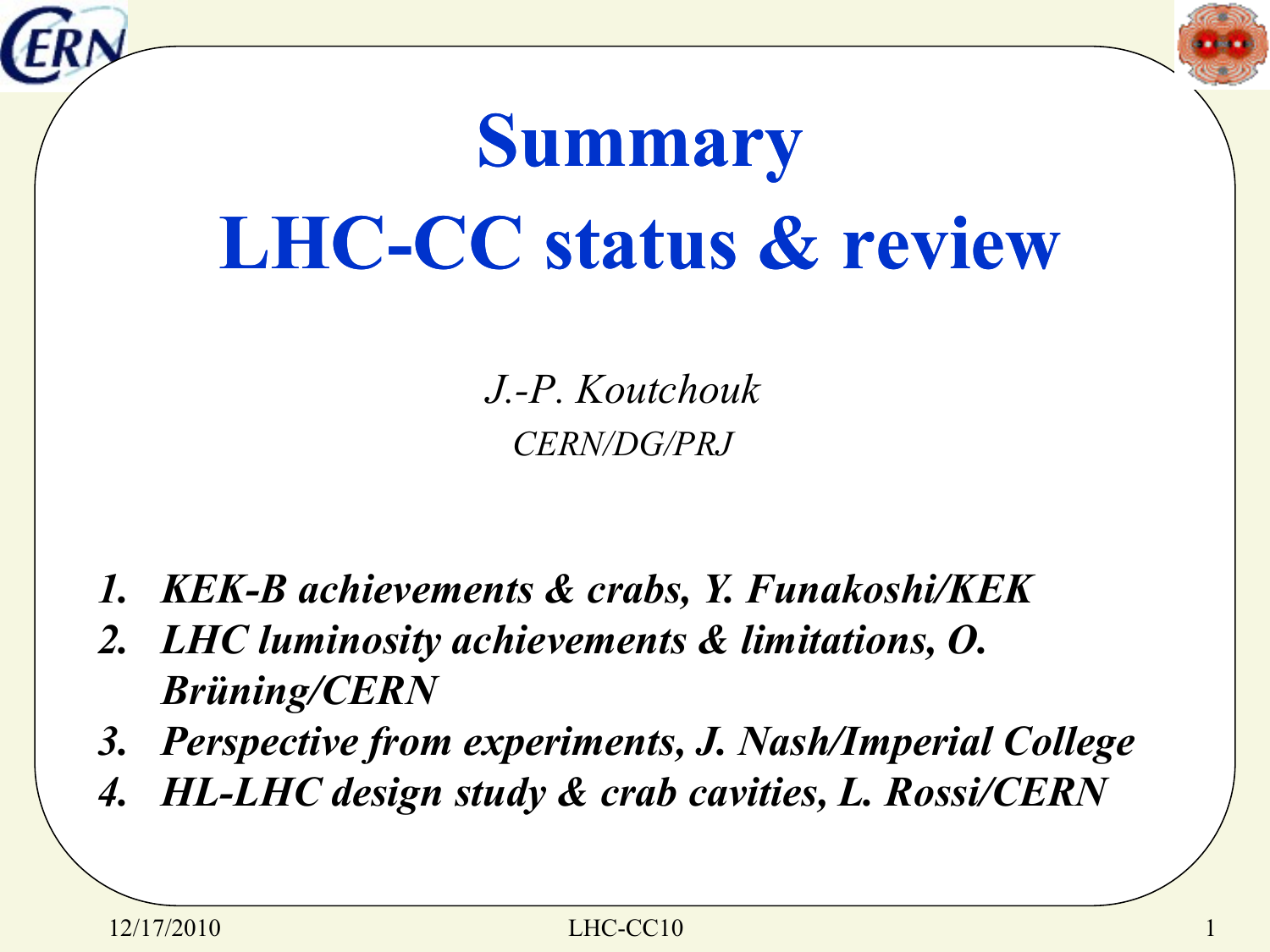



## **Workshop charges**

- Important messages from the unique KEKB experience
- From LHC performance in 2010, what can be said about the upgrade.
- Requirements from experiments
- The HL-LHC Design Study: CC from R&D to project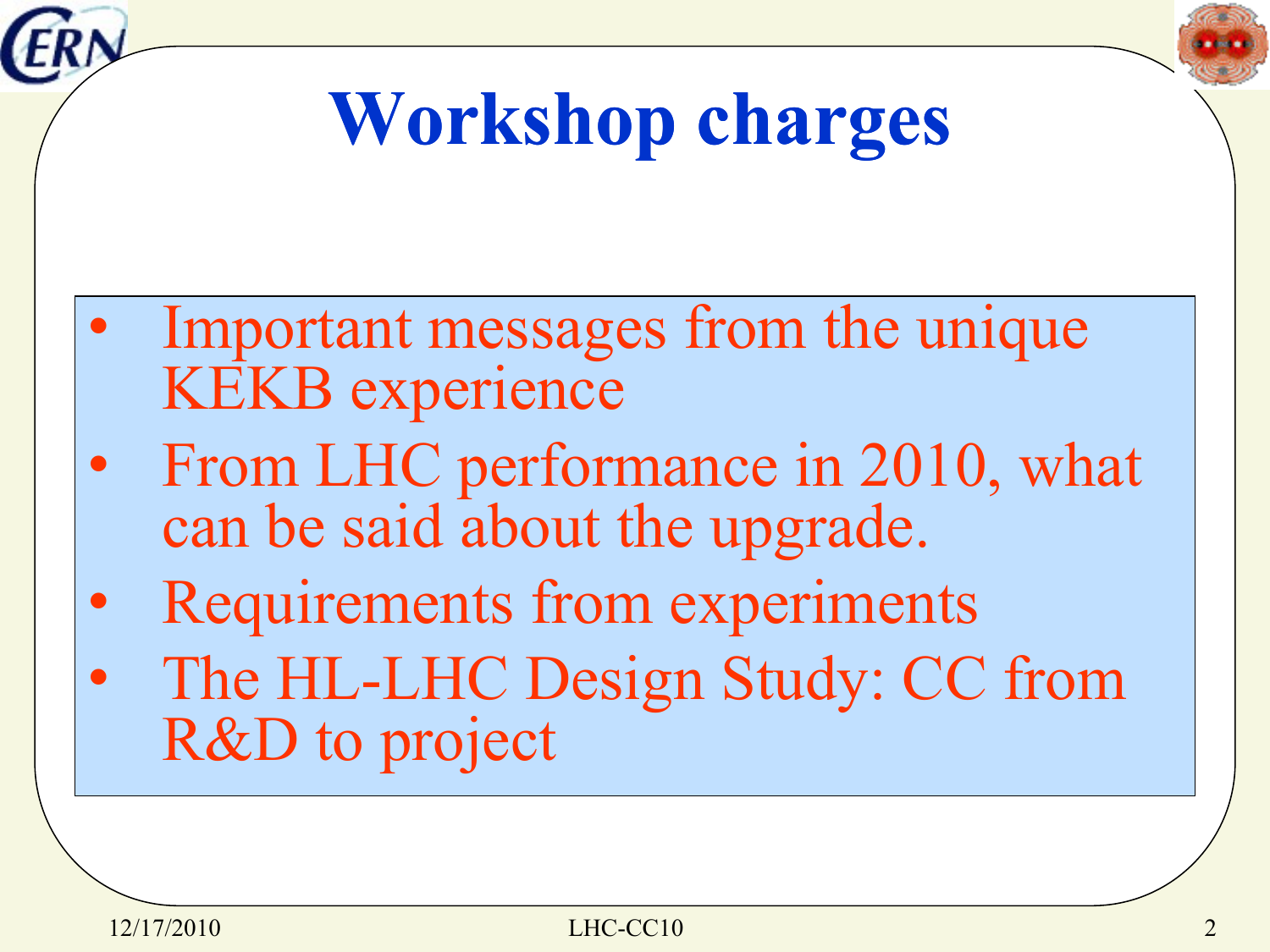#### **KEK-B achievements & crabs,**  *Y. Funakoshi/KEK*

- **Proof of crabbing principle:** done successfully for global electron crabbing and one experiment.
- **Performance reached**: 20% luminosity increase instead of 100% predicted*; probably specific to KEKB conditions with much stronger b-b effect.*
- **Timeline:**

|           |        | 1994-2007   13 years   R&D, manufacturing & installation |
|-----------|--------|----------------------------------------------------------|
| 2007-2009 |        | 2.5 years Restore former luminosity performance          |
| 2009-2010 | 1 year | Performance increased by CC                              |

12/17/2010 LHC-CC10 **Beam dynamics features:** skew sextupole correction added, peculiar interaction between beam loading and b-b interaction suppressed by shifting the CC phase by 10 deg., 4 mm transverse beam needed in CC.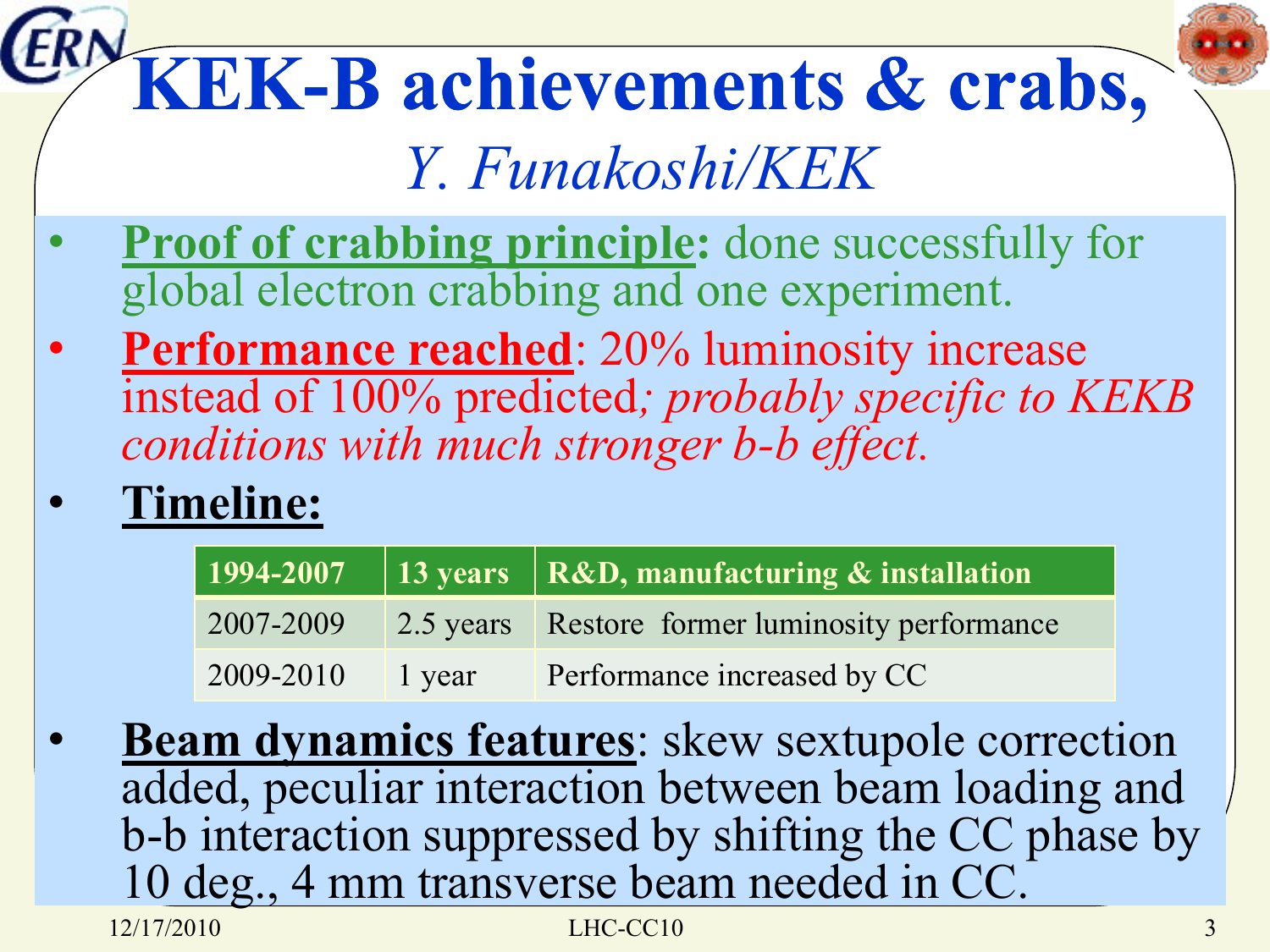# **KEK-B achievements & crabs,**

*Y. Funakoshi/KEK*

- **Reliability of CC:** Crab cavities demonstrated to be fully operational for years.
- **CC impedance:** non issue.
- **Phase stability:** better than 0.01 deg >1 kHz
- **Beam centering in CC**: tolerance 1mm, non issue
- **Voltage:** Drop from 1.9 KV (test stand) down to 1.3 KV with beam
- **RF trips**: from **12/day** down to 0.5/day (LER **0.1/day**) over 2 years, due to HER cavity quenches and LER discharges in couplers.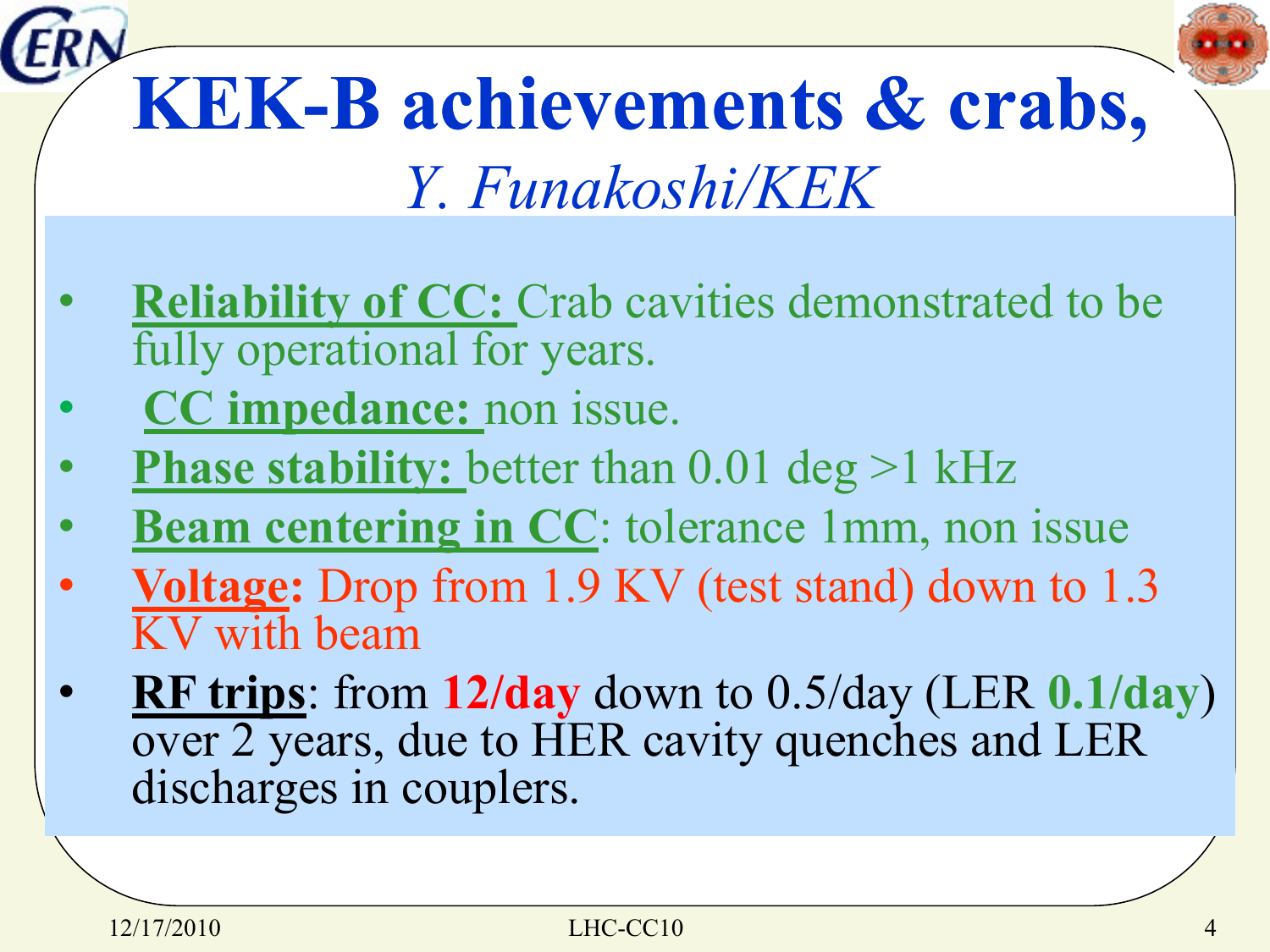# **LHC luminosity achievements & limitations,** *O. Bruening/CERN*

- In one year, the LHC luminosity performance has increased from  $10^{-7}$  to  $10^{-2}$  of nominal performance at a pace mostly dictated by Machine Protection.
- The nominal bunch current is reached, the emittance is  $30\%$ lower, beta\* 7\*nominal and the beam-beam tune shift reached 2 \* nominal, i.e. the performance of SppbarS and TEV. The machine aperture is better than estimated. The beam instrumentation and correction toolkit are advanced and fully operational. 70% availability
- Teething problems: higher secondary electron yield than anticipated (scrubbing needed), hump, UFO's: issues of the day, hopefully not relevant to the HL-LHC upgrade.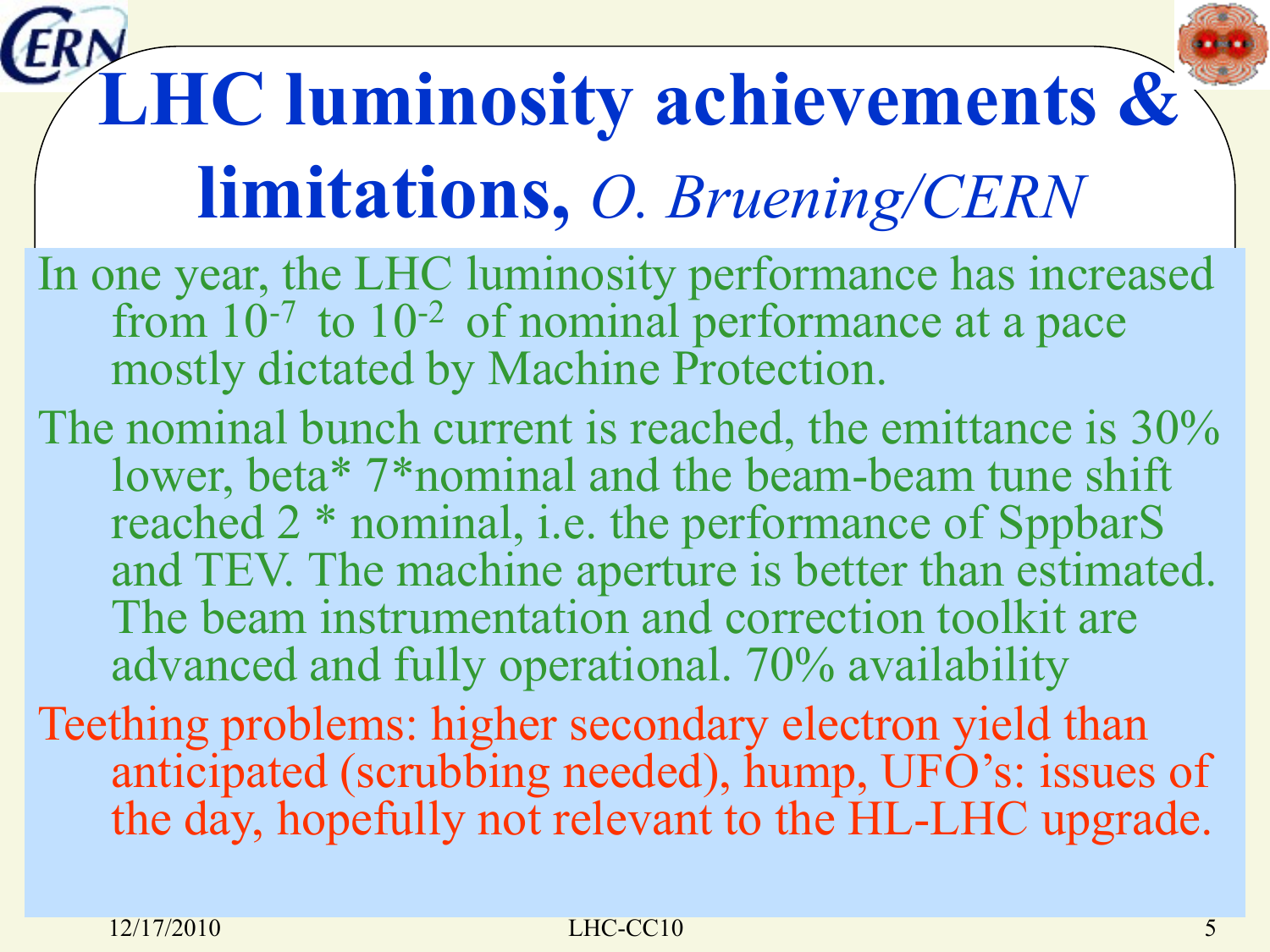# **LHC luminosity achievements & limitations,** *O. Bruening/CERN*

If it would be perilous to extrapolate performance when running at a % nominal performance level. However, all signals show that the LHC has solid foundations and safety margins to be taken advantage off, and certainly no signal that would raise interrogations on the HL-LHC goals.

Caution: a low emittance option (/3) is "very difficult" [for collimation] . RA, 17-9-2009 LHC-CC09, perhaps not for CC configuration.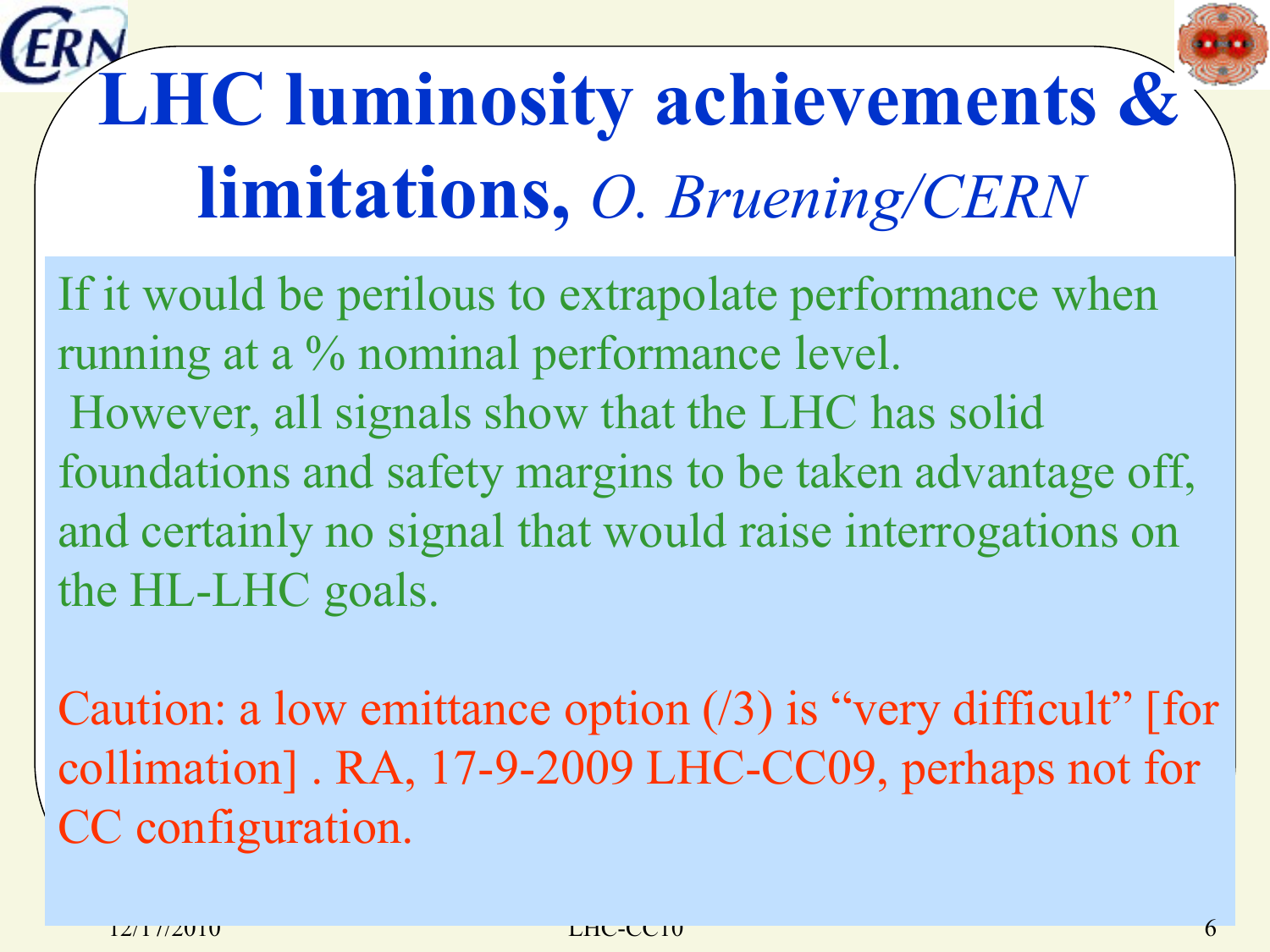# **Perspective from experiments,**

#### *J. Nash*

- A common scenario of performance and calendar of shutdowns is essential. The existing one is consistent with the detector upgrade strategy pursued so far. Lower pile-up is important.
- CC's, by not requiring accelerator components in the detector area, are instrumental in preserving the physics reach of the detectors.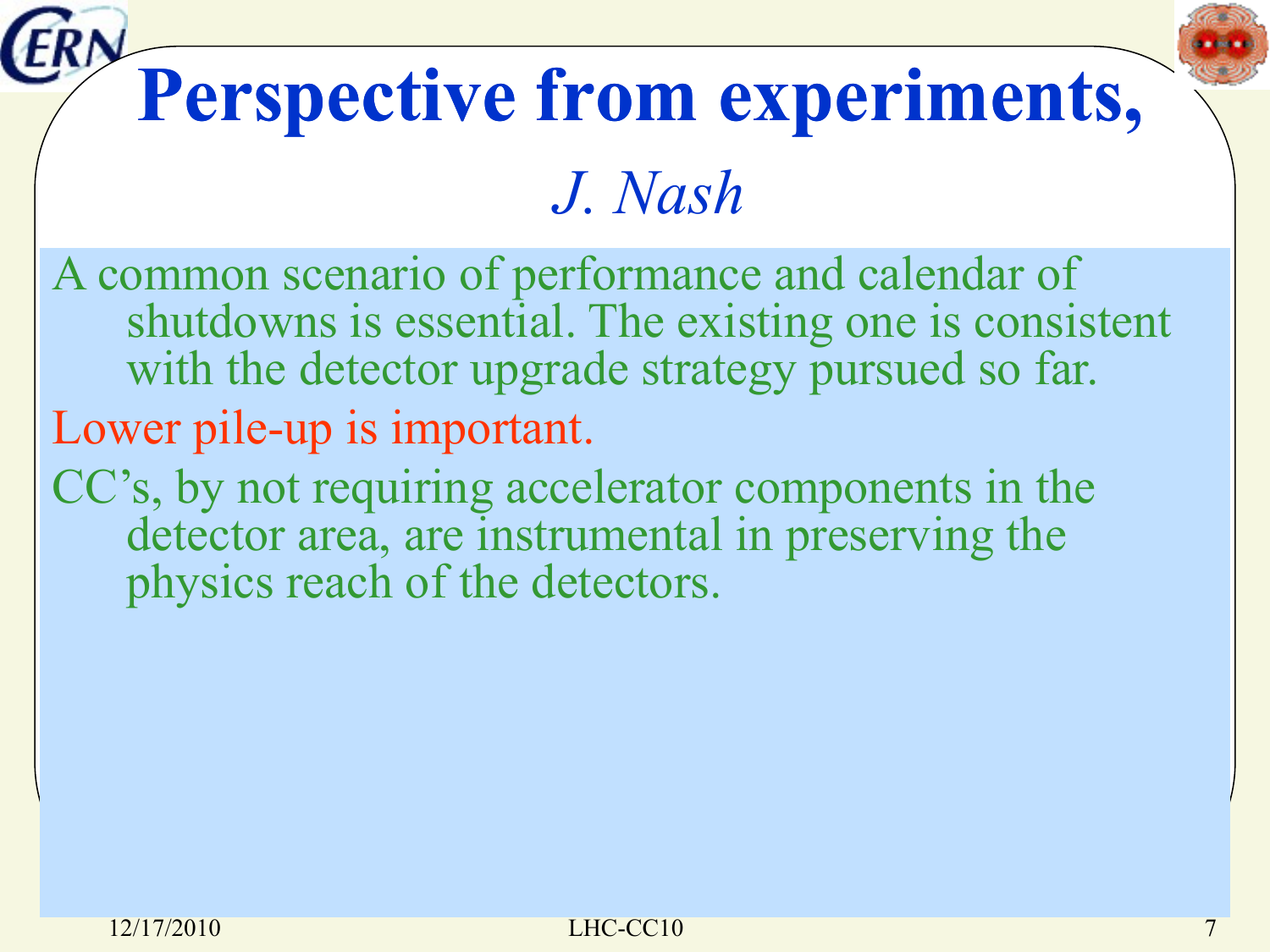



## **HL-LHC design study & crab cavities,** *L. Rossi*

The baseline of the now official HL-LHC project (including the HiLumiLHC FP7 Design Study) is to reach its luminosity performance goal and carry out luminosity leveling with a local 400 MHz compact crabbing scheme without doglegs.

Unless showstoppers would be identified before, a validation in the LHC is needed by 2016, i.e. **in 5 years**.